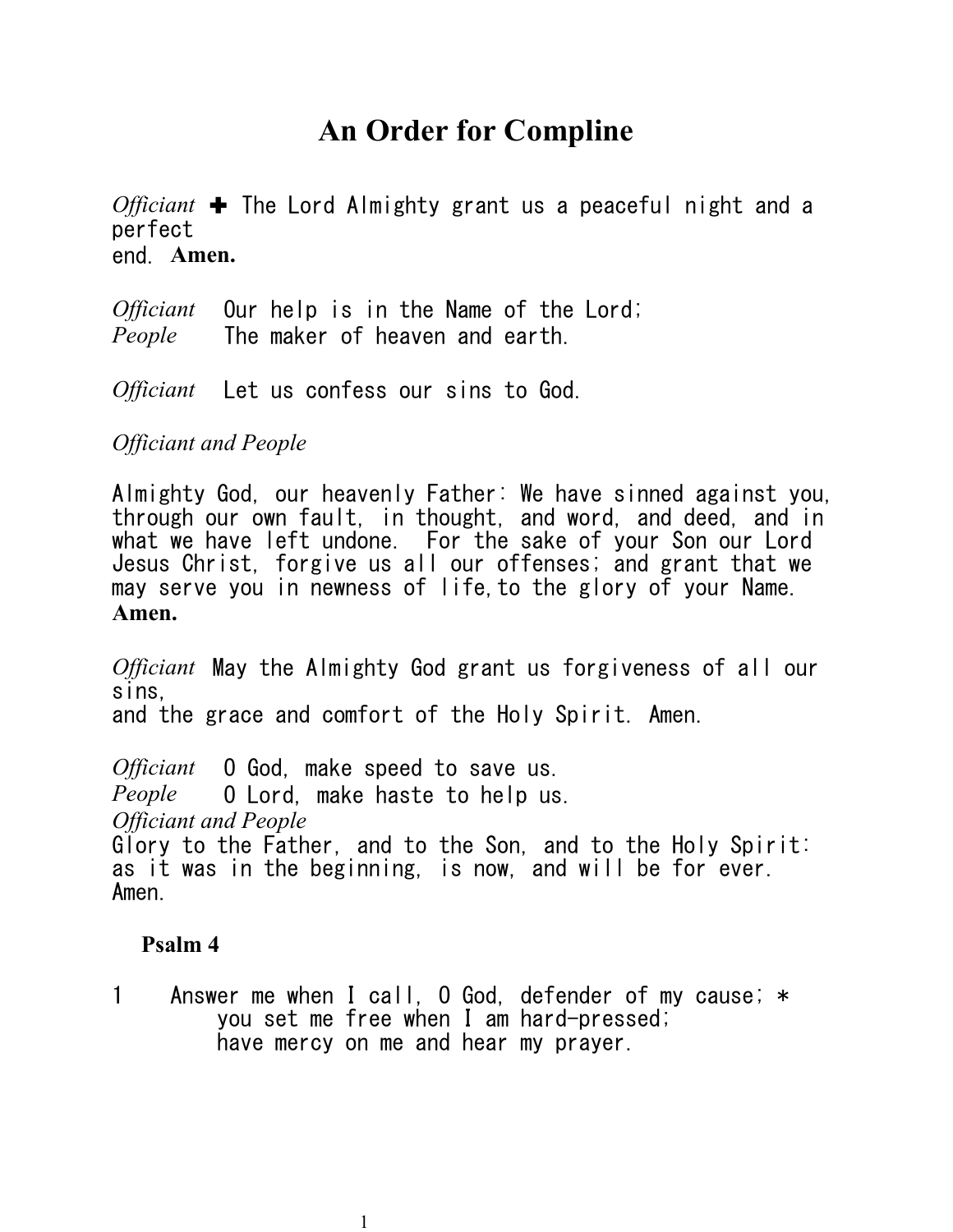- **2 "You mortals, how long will you dishonor my glory; \* how long will you worship dumb idols and run after false gods?"**
- 3 Know that the LORD does wonders for the faithful; \* when I call upon the LORD, he will hear me.
- **4 Tremble, then, and do not sin; \* speak to your heart in silence upon your bed.**
- 5 Offer the appointed sacrifices \* and put your trust in the LORD.
- **6 Many are saying, "Oh, that we might see better times!" \* Lift up the light of your countenance upon us, O LORD.**
- 7 You have put gladness in my heart, \* more than when grain and wine and oil increase.

## **8 I lie down in peace; at once I fall asleep; \* for only you, LORD, make me dwell in safety.**

All Glory to the Father, and to the Son, and to the Holy Spirit: as it was in the beginning, is now, and will be for ever. Amen

## **The Word**

*Reader* Lord, you are in the midst of us, and we are called by your Name: Do not forsake us, O Lord our God. Jeremiah 14:9,22 *People* Thanks be to God.

*Officiant* Into your hands, O Lord, I commend my spirit; *People* For you have redeemed me, O Lord, O God of truth. *Officiant* Keep us, O Lord, as the apple of your eye;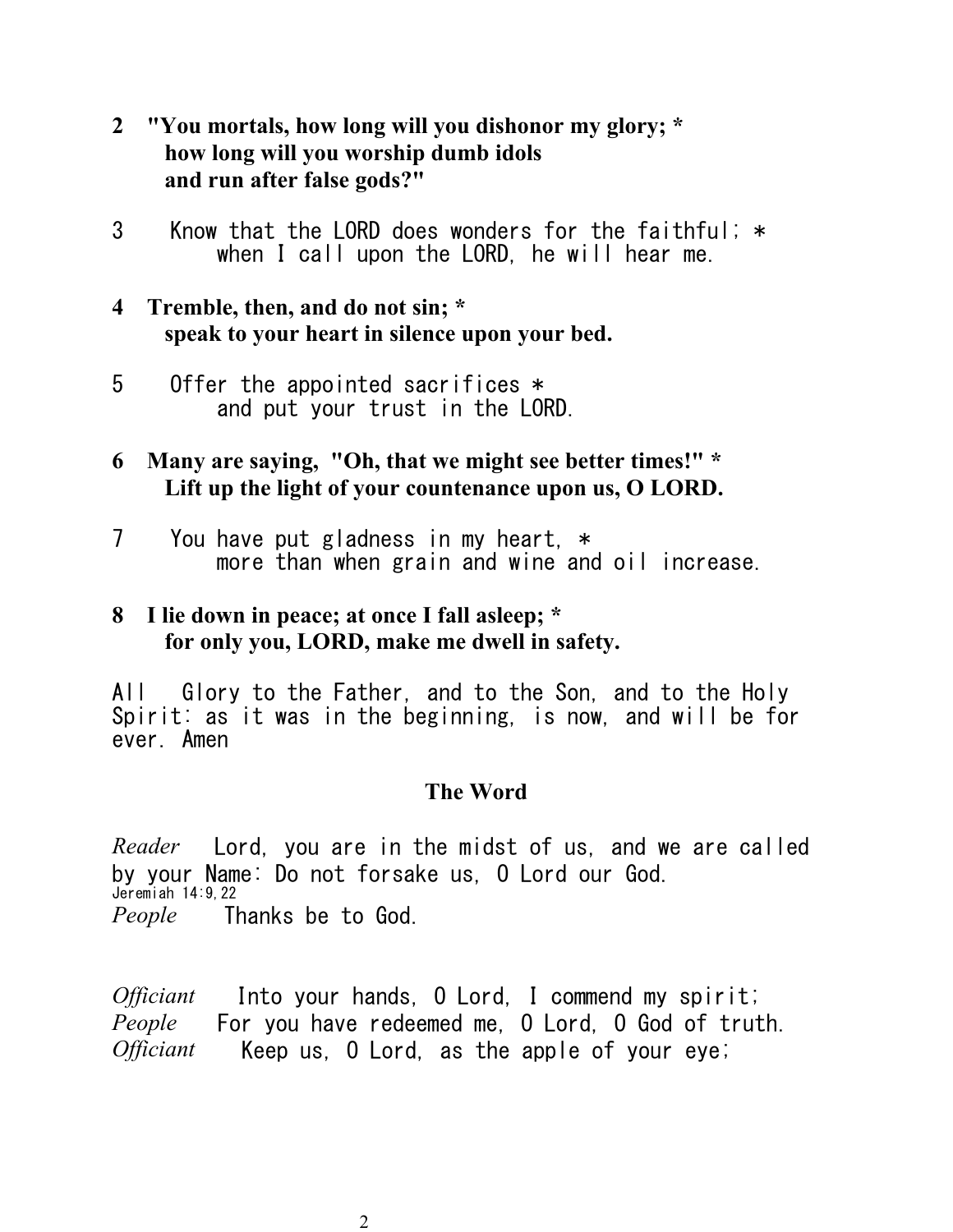*People* Hide us under the shadow of your wings.

*Officiant* Lord, have mercy. *People* Christ, have mercy. *Officiant* Lord, have mercy.

#### *Officiant and People* **The Lord's Prayer**

*Officiant* Lord, hear our prayer; *People* And let our cry come to you.

*Officiant* Let us pray.

Be our light in the darkness, O Lord, and in your great mercy defend us from all perils and dangers of this night; for the love of your only Son, our Savior Jesus Christ. **Amen.**

*Officiant* Keep watch, dear Lord, with those who work, or watch, or weep this night, and give your angels charge over those who sleep. Tend the sick, Lord Christ; give rest to the weary, bless the dying, soothe the suffering, pity the afflicted, shield the joyous; and all for your love's sake. **Amen**.

### **free intercessions and thanksgivings may be offered.**

*Officiant* Guide us waking, O Lord, and guard us sleeping; that awake we may watch with Christ, and asleep we may rest in peace.

- *All* Lord, you now have set your servant free \* to go in peace as you have promised;
- For these eyes of mine have seen the Savior, \* whom you have prepared for all the world to see:
- A Light to enlighten the nations, \* and the glory of your people Israel.